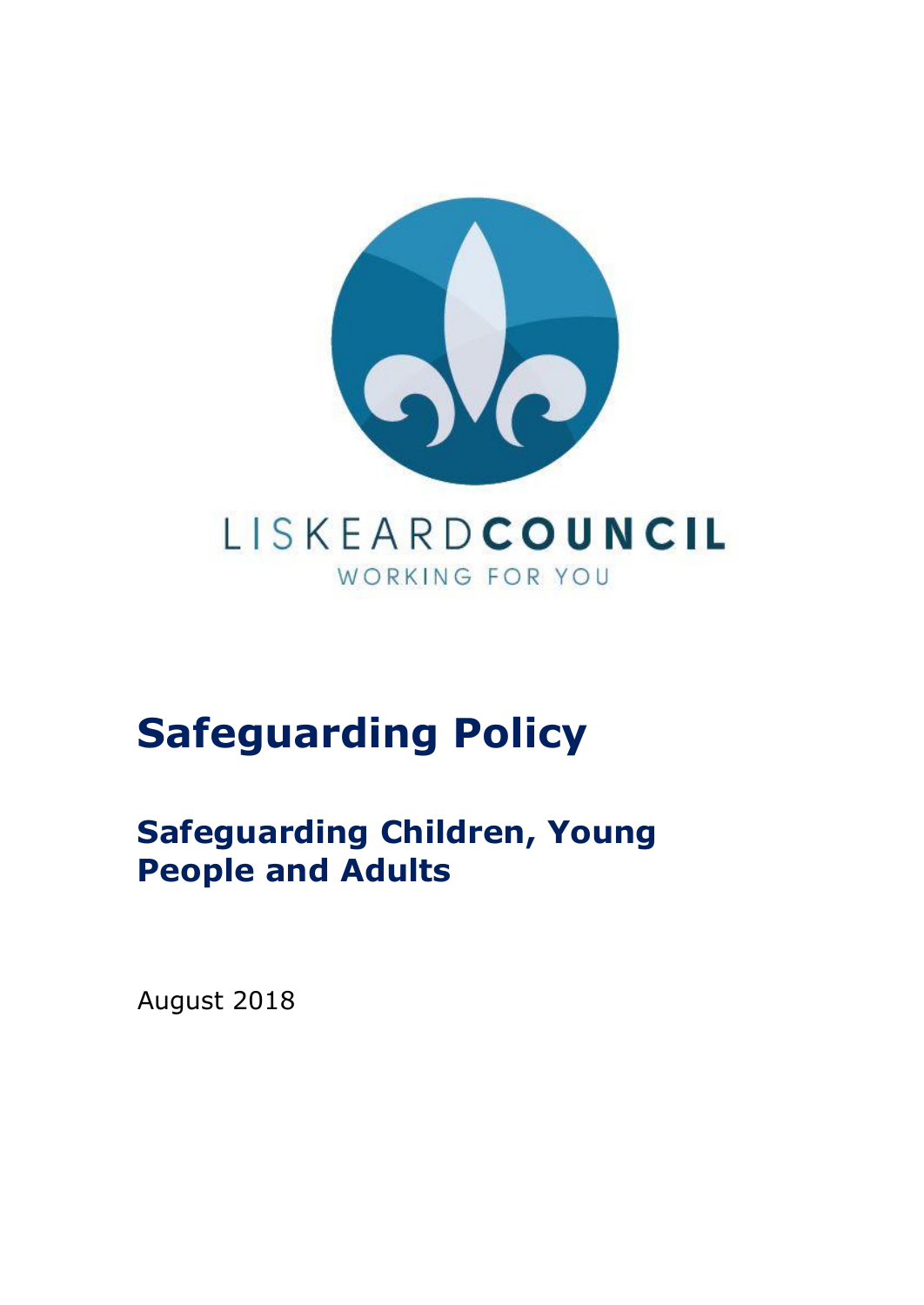| <b>Current Document Status</b> |                                                                    |                                            |                 |  |
|--------------------------------|--------------------------------------------------------------------|--------------------------------------------|-----------------|--|
| <b>Version</b>                 | 1                                                                  |                                            |                 |  |
| <b>Date</b>                    | 24/08/18                                                           | Date of formal approval<br>(if applicable) |                 |  |
| <b>Responsible</b><br>officer  | Mrs Erin Trevethan                                                 | <b>Review date</b>                         |                 |  |
| Location                       | Insert file location or web-address where document can be accessed |                                            |                 |  |
| <b>Version History</b>         |                                                                    |                                            |                 |  |
| <b>Date</b>                    | <b>Version</b>                                                     | Author/Editor                              | <b>Comments</b> |  |
| 24/08/18                       |                                                                    | Mrs Erin Trevethan                         |                 |  |
|                                |                                                                    |                                            |                 |  |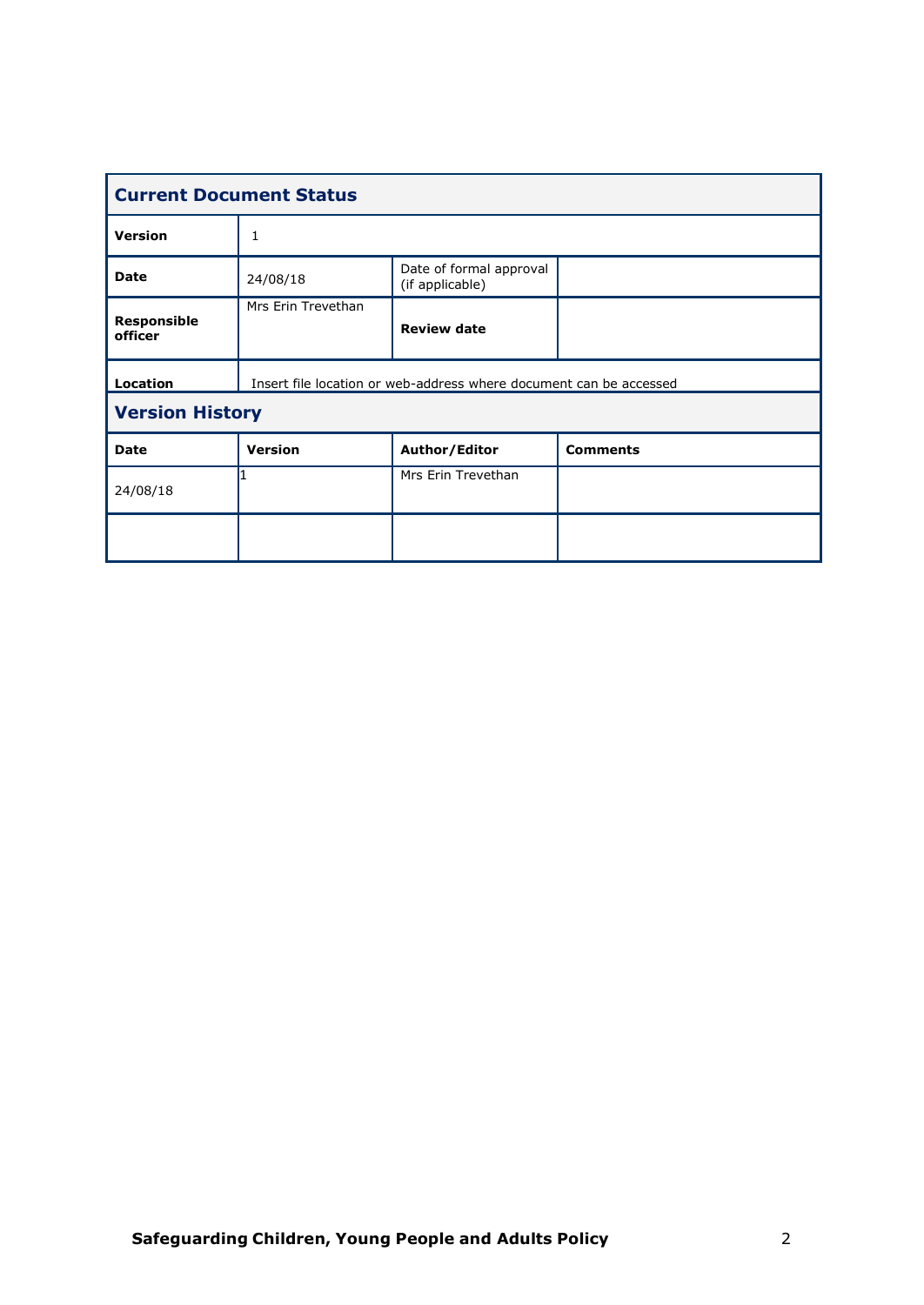## **CONTENTS**

| 4              |
|----------------|
| 4              |
| 4              |
| 5<br>5<br>9    |
| 11<br>11<br>12 |
| 12             |
| 12             |
| 14             |
| 13             |
| 15             |
| 15             |
|                |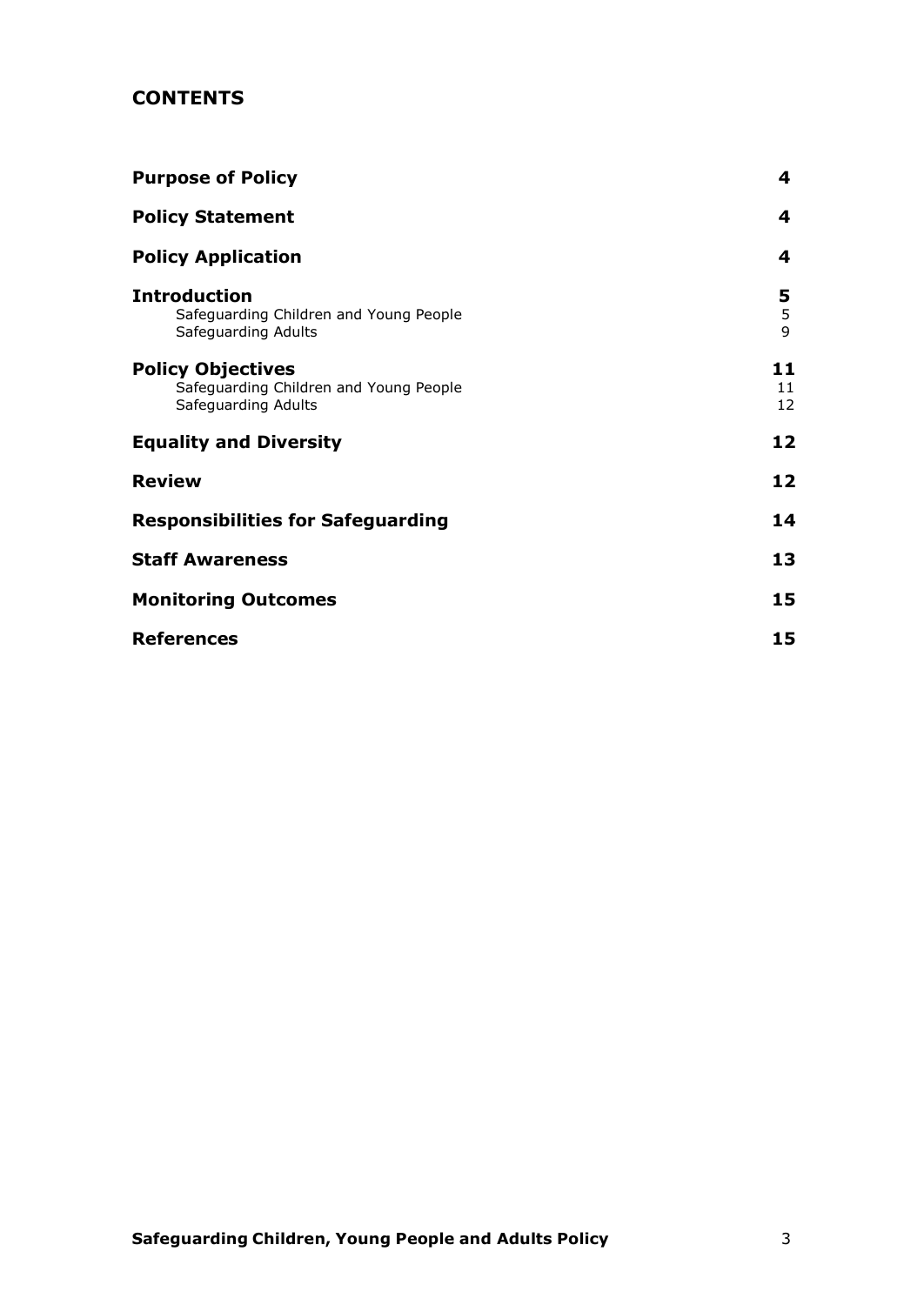## **Purpose of Policy**

To set out the duty to safeguard and promote the welfare of children, young people and adults at the Liskeard Public Hall and parks and how this will be implemented by Liskeard Town Council in the discharge of its duties. This is a joint policy as there are similarities in many of the actions needed to safeguard children and young people and to safeguard adults. However, the Council recognises that there are also some distinct differences between these groups and these are reflected in this document and the relevant supporting policies and guidance.

## **Policy Statement**

To develop procedures and good practice within Liskeard Town Council to ensure that each person can demonstrate that there is an understanding of the duty to safeguard and promote the welfare of children, young people and adults. To provide evidence of how this is being implemented within its own organization and of its plans to address any gaps in these arrangements.

## **Policy Application**

This policy applies to all members of staff of Liskeard Town Council, all Liskeard Town Council Elected Members and all those organizations who have a working relationship with the Council including external suppliers of services and volunteers.

All partners and wholly owned companies should have regard to the Liskeard Town Council policy and ensure their individual policies are not at odds with it.

The Liskeard Town Council expects that any organisation wishing to provide, or providing, services where staff are employed to work directly or indirectly with children, young people or vulnerable adults are able to demonstrate standards of safeguarding commensurate with those expected of statutory organisations.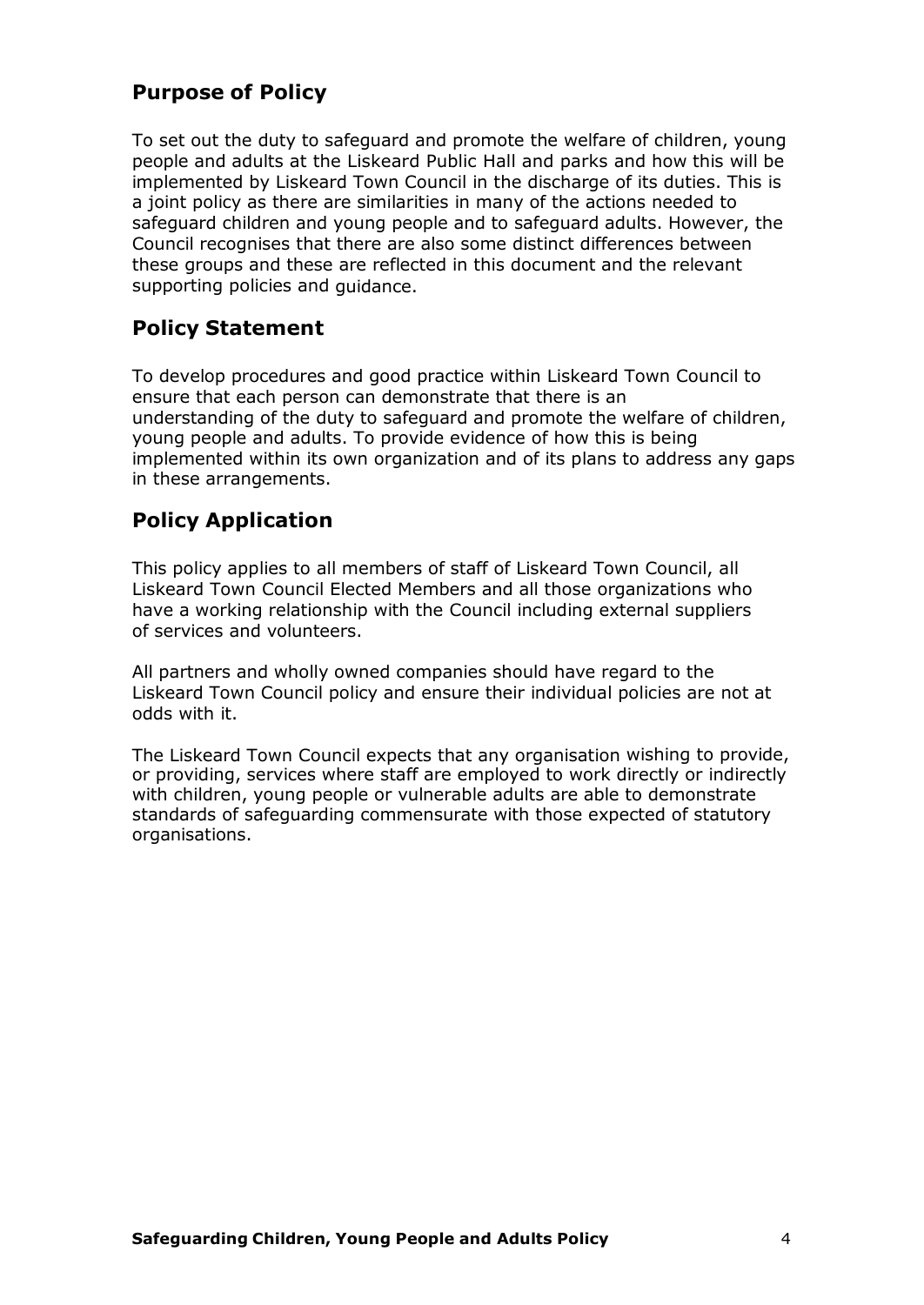## **Introduction**

Safeguarding is everyone's responsibility and all staff have a responsibility to safeguard and promote the welfare of children, young people and adults.

There is a duty on organisations to make appropriate arrangements to safeguard and promote the welfare of children and adults. Also government guidance makes it clear that it is a shared responsibility, and depends upon effective joint working between agencies and professionals that have different roles and expertise.

#### **Safeguarding Children and Young People**

Working Together (2018) guidance covers:

• the legislative requirements and expectations on our services to safeguard and promote the welfare of children; and

The document replaces Working Together to Safeguard Children (2010); The Framework for the Assessment of Children in Need and their Families (2000); and Statutory guidance on making arrangements to safeguard and promote the welfare of children under section 11 of the Children Act 2004 (2007).

Safeguarding children - the action we take to promote the welfare of children and protect them from harm - is everyone's responsibility. Everyone who comes into contact with children and families has a role to play.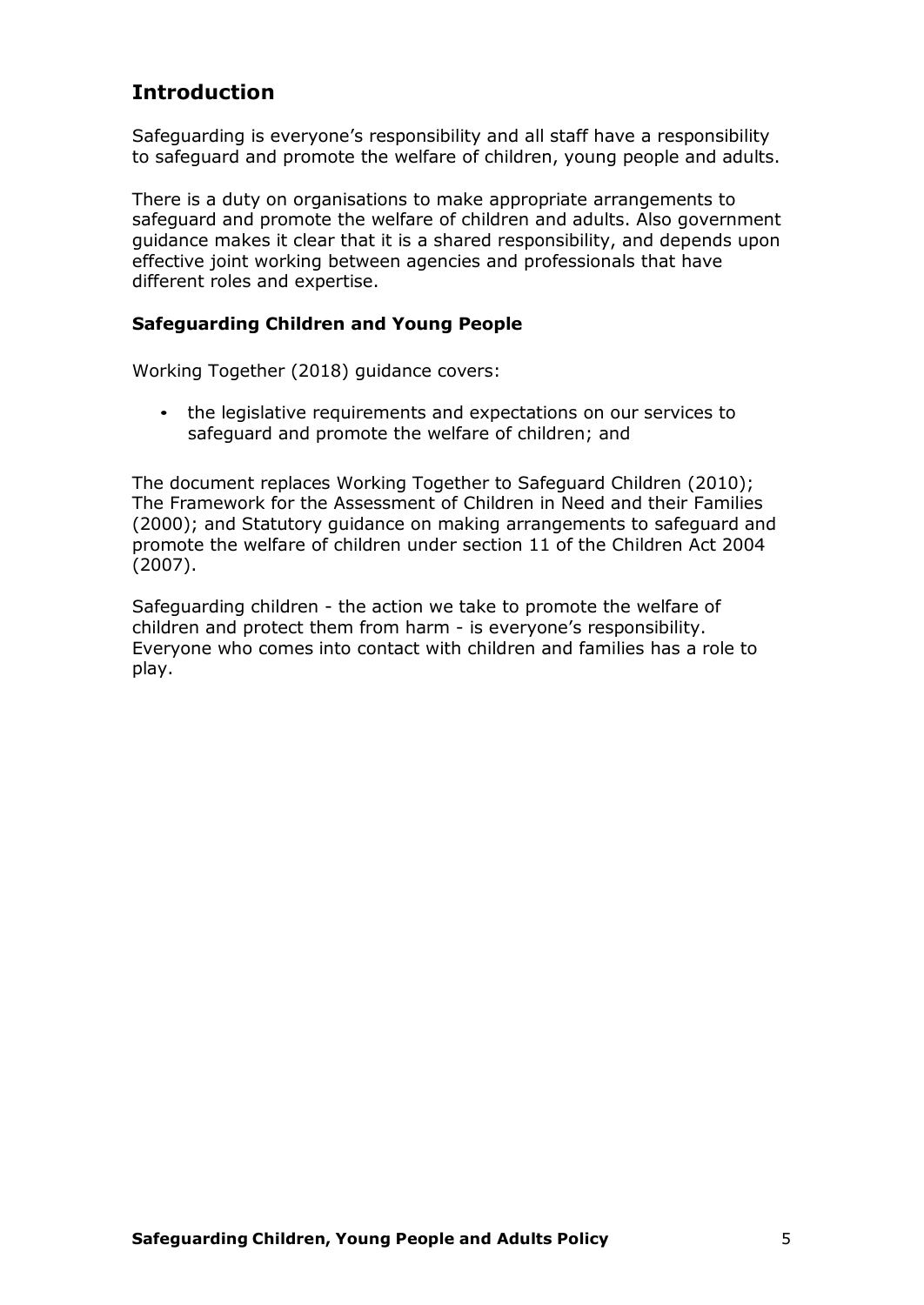Ultimately, effective safeguarding of children can only be achieved by putting children at the centre of the system, and by every individual and agency playing their full part, working together to meet the needs of our most vulnerable children.

#### **Definition**

A child is "*anyone who has not yet reached their 18th birthday. 'Children' therefore means 'children and young people' throughout. The fact that a child has reached 16 years of age, is living independently or is in further education, is a member of the armed forces, is in hospital or in custody in the secure estate for children and young people, does not change his or her status or entitlement to services or protection under the Children Act 1989*. (See Children's Act 2004)

#### Key Principles:

Effective safeguarding arrangements in every local area should be underpinned by two key principles:

- safeguarding is everyone's responsibility: for services to be effective each professional and organisation should play their full part; and
- a child-centred approach: for services to be effective they should be based on a clear understanding of the needs and views of children.

#### What does this mean?

"Safeguarding and promoting the welfare of children" means:

- protecting children from maltreatment;
- preventing impairment of their health or development;
- ensuring that they grow up in circumstances consistent with the provision of safe and effective care; and
- taking action to enable all children to have the best outcomes.

Working Together (2018) aims to help professionals understand what they need to do, and what they can expect of one another, to safeguard children. It focuses on core legal requirements, making it clear what individuals and organisations should do to keep children safe. In doing so, it seeks to emphasise that effective safeguarding systems are those where:

- the child's needs are paramount, and the needs and wishes of each child, be they a baby or infant, or an older child, should be put first, so that every child receives the support they need before a problem escalates;
- all professionals who come into contact with children and families are alert to their needs and any risks of harm that individual abusers, or potential abusers, may pose to children;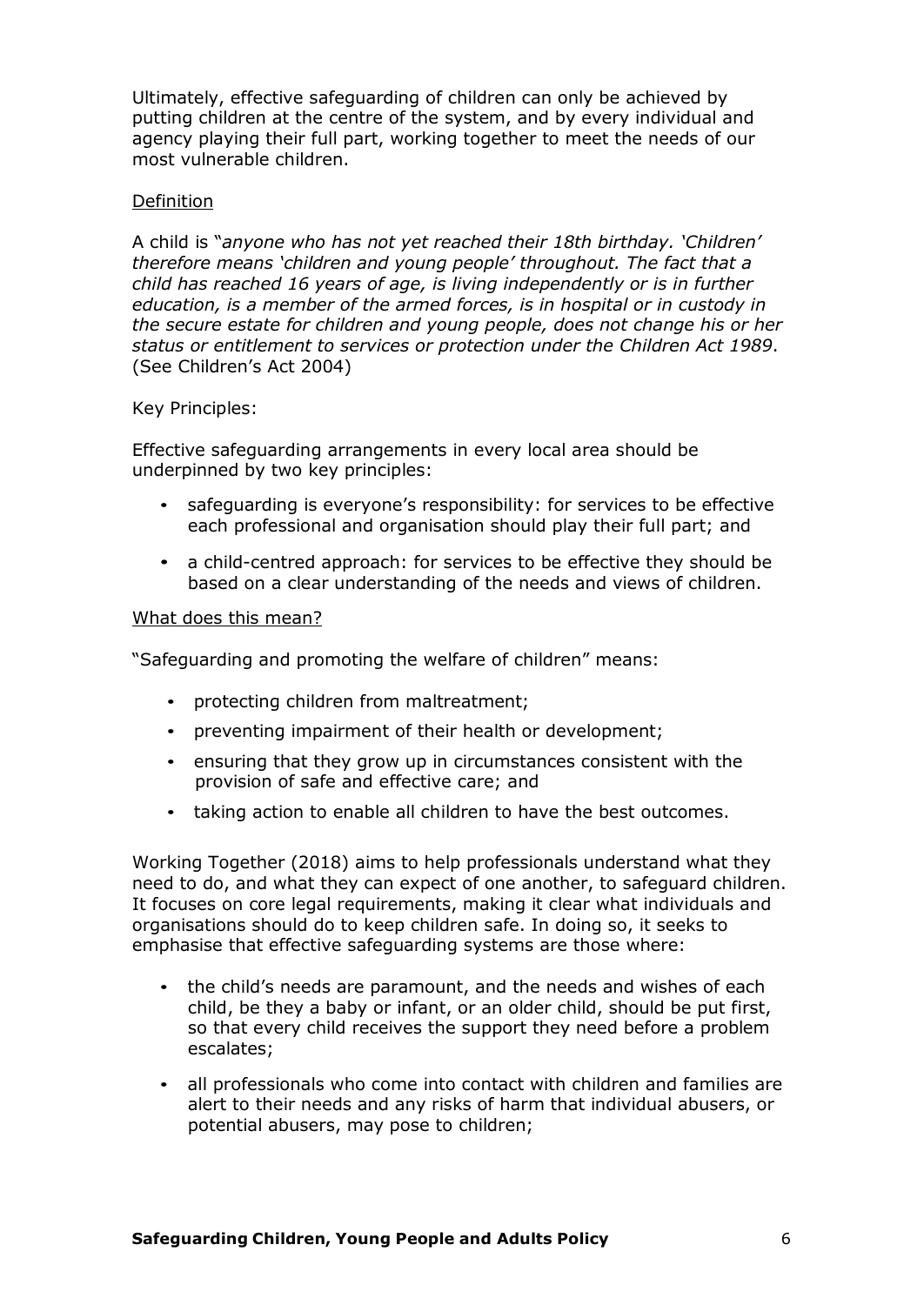- all professionals share appropriate information in a timely way and can discuss any concerns about an individual child with colleagues and local authority children's social care;
- high quality professionals are able to use their expert judgement to put the child's needs at the heart of the safeguarding system so that the right solution can be found for each individual child;
- all professionals contribute to whatever actions are needed to safeguard and promote a child's welfare and take part in regularly reviewing the outcomes for the child against specific plans and outcomes.

If staff have concerns about the outcome of a referral they are to escalate the concern by contacting the Designated Safeguarding Officer or if not appropriate, the Town Clerk.

Staff will be aware of the main categories of abuse against children and young people:

- **Physical**  A form of abuse which may involve hitting, shaking, throwing, poisoning, burning or scalding, drowning, suffocating or otherwise causing physical harm to a child. Physical harm may also be caused when a parent or carer fabricates the symptoms of, or deliberately induces, illness in a child.
- **Sexual** Involves forcing or enticing a child or young person to take part in sexual activities, not necessarily involving a high level of violence, whether or not the child is aware of what is happening. The activities may involve physical contact, including assault by penetration (for example, rape or oral sex) or non-penetrative acts such as masturbation, kissing, rubbing and touching outside of clothing. They may also include non-contact activities, such as involving children in looking at, or in the production of, sexual images, watching sexual activities, encouraging children to behave in sexually inappropriate ways, or grooming a child in preparation for abuse (including via the internet). Sexual abuse is not solely perpetrated by adult males. Women can also commit acts of sexual abuse, as can other children.
- **Emotional -** The persistent emotional maltreatment of a child such as to cause severe and persistent adverse effects on the child's emotional development. It may involve conveying to a child that they are worthless or unloved, inadequate, or valued only insofar as they meet the needs of another person. It may include not giving the child opportunities to express their views, deliberately silencing them or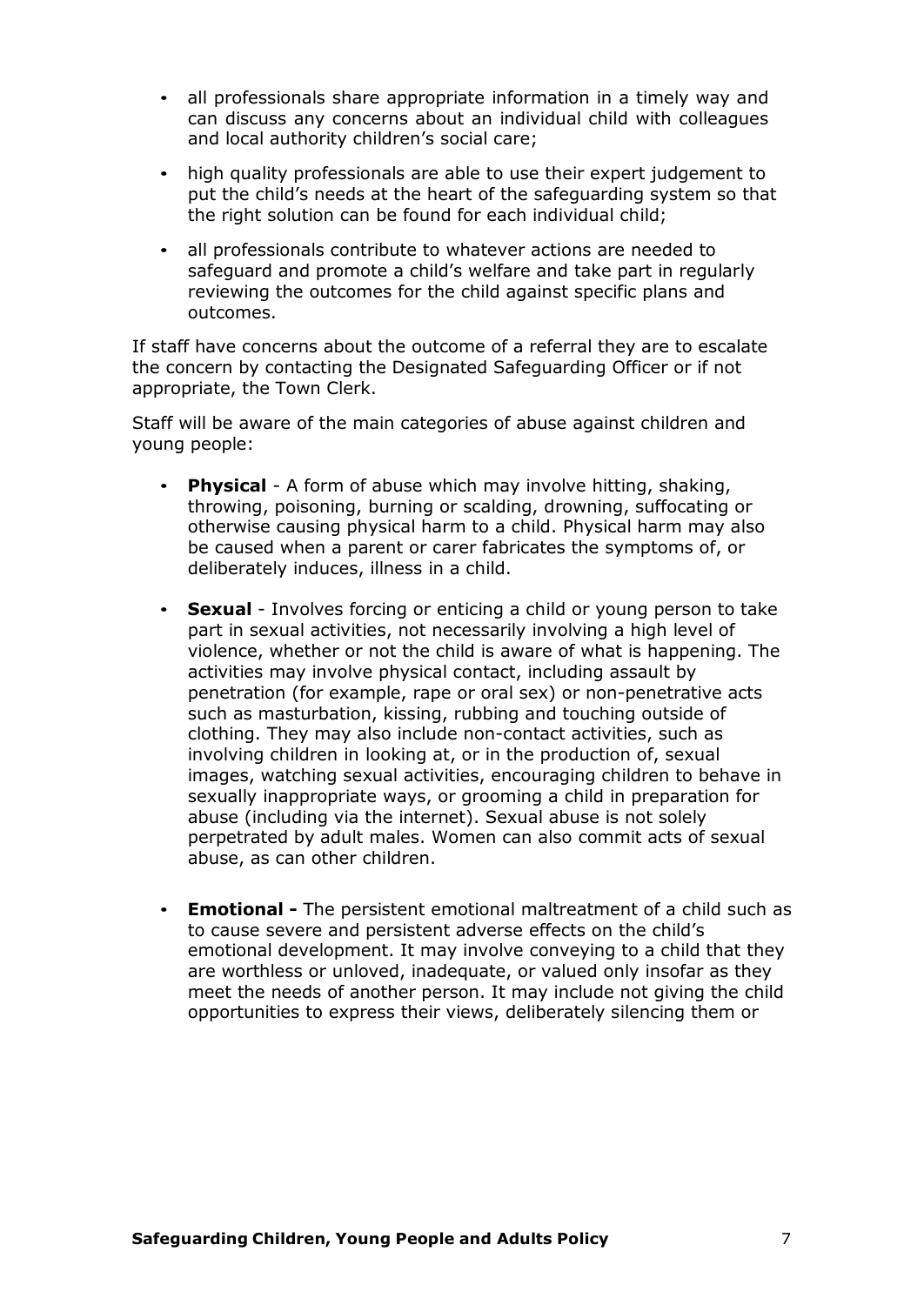'making fun' of what they say or how they communicate. It may feature age or developmentally inappropriate expectations being imposed on children. These may include interactions that are beyond a child's developmental capability, as well as overprotection and limitation of exploration and learning, or preventing the child participating in normal social interaction. It may involve seeing or hearing the ill-treatment of another. It may involve serious bullying (including cyber bullying), causing children frequently to feel frightened or in danger, or the exploitation or corruption of children.

- **Neglect** The persistent failure to meet a child's basic physical and/or psychological needs, likely to result in the serious impairment of the child's health or development. Neglect may occur during pregnancy as a result of maternal substance abuse. Once a child is born, neglect may involve a parent or carer failing to:
	- provide adequate food, clothing and shelter (including exclusion from home or abandonment);
	- protect a child from physical and emotional harm or danger;
	- ensure adequate supervision (including the use of inadequate care-givers); or
	- ensure access to appropriate medical care or treatment.

It may also include neglect of, or unresponsiveness to, a child's basic emotional needs.

#### Legislative background

Working Together (2018) is issued under:

- section 11 (4) of the Children Act 2004 which requires each person or body to which the section 11 duty applies to have regard to any guidance given to them by the Secretary of State; and
- section 16 of the Children Act 2004, which states that local authorities and each of the statutory partners must, in exercising their functions relating to Local Safeguarding Children Boards, have regard to any guidance given to them by the Secretary of State.

Liskeard Town Council recognises that, under the Children Act 2004, it has a statutory duty to make arrangements to ensure all its functions are discharged having regard to safeguarding and promoting the welfare of children in its facilities.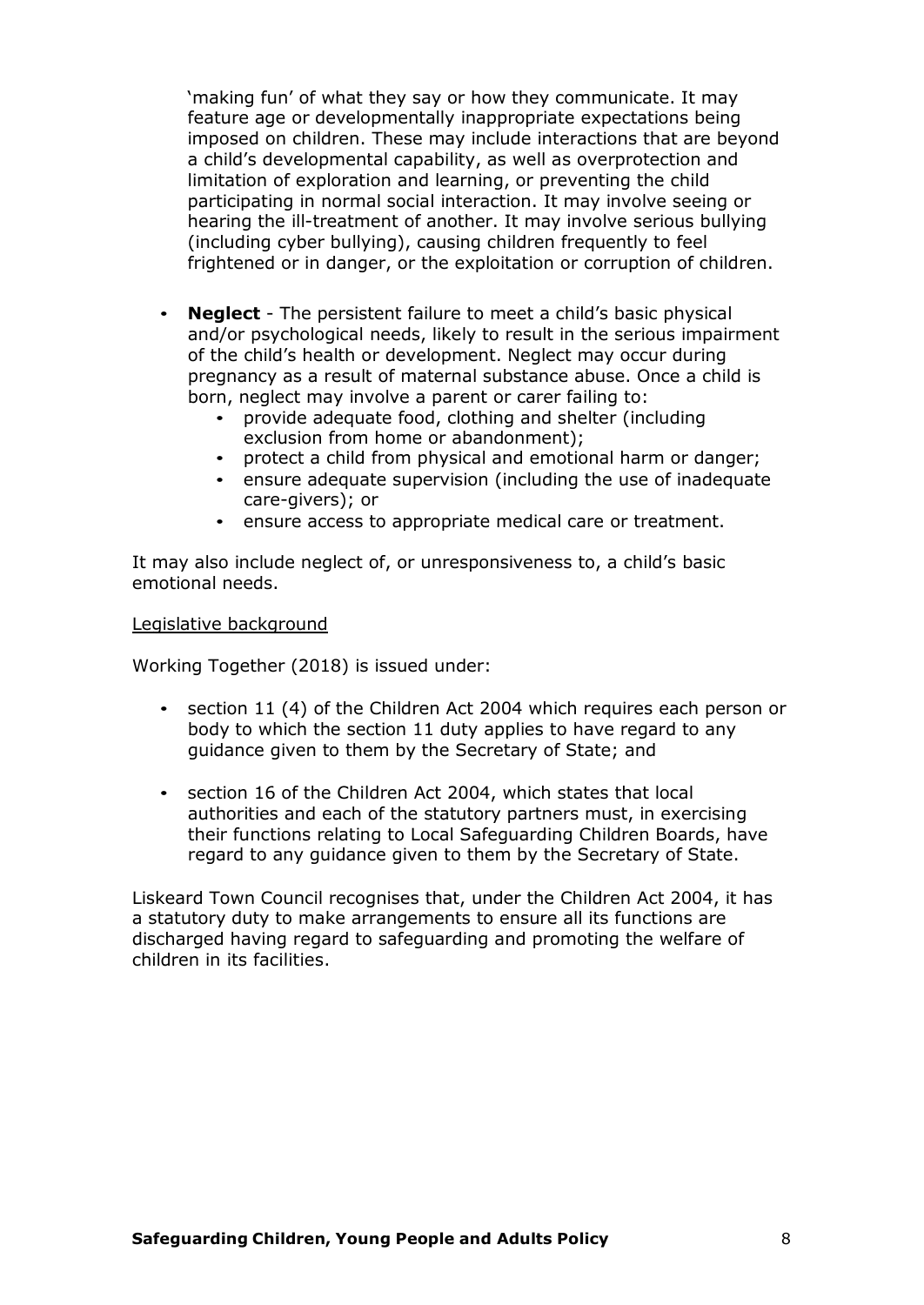Liskeard Town Council will ensure that all members of staff across the whole Council know or can easily find out what they need to do if they have a concern about the abuse of children or young people.

#### **Safeguarding Adults**

#### Definition

The Care Act 2014 sets out statutory duties for safeguarding adults.

Under section 42 of the Care Act 2014, safeguarding duties apply to an adult who:

- has needs for care and support (whether or not the local authority is meeting any of those needs) and;
- is experiencing, or at risk of, abuse or neglect; and
- as a result of those care and support needs is unable to protect themselves from either the risk of, or the experience of abuse or neglect.

The adult experiencing, or at risk of abuse or neglect will be referred to as the *adult* throughout this policy.

#### What do we want to achieve?

Liskeard Town Council works to the Care Act – Six key principles of adult safeguarding (Care Act Guidance, paragraph 14.13):

- **Empowerment** People being supported and encouraged to make their own decisions and informed consent.
- **Prevention** It is better to take action before harm occurs.
- **Proportionality** The least intrusive response appropriate to the risk presented.
- **Protection** Support and representation for those in greatest need.
- **Partnership** Local solutions through services working with their communities. Communities have a part to play in preventing, detecting and reporting neglect and abuse.
- **Accountability** Accountability and transparency in delivering safeguarding.

Liskeard Town Council will ensure that all members of staff across the whole Council know or can easily find out what they need to do if they have a concern about the neglect or abuse of adults.

#### What does this mean?

Liskeard Town Council staff should not limit their view of what constitutes neglect or abuse, as they can take many forms and the circumstances of the individual

**Safeguarding Children, Young People and Adults Policy** 9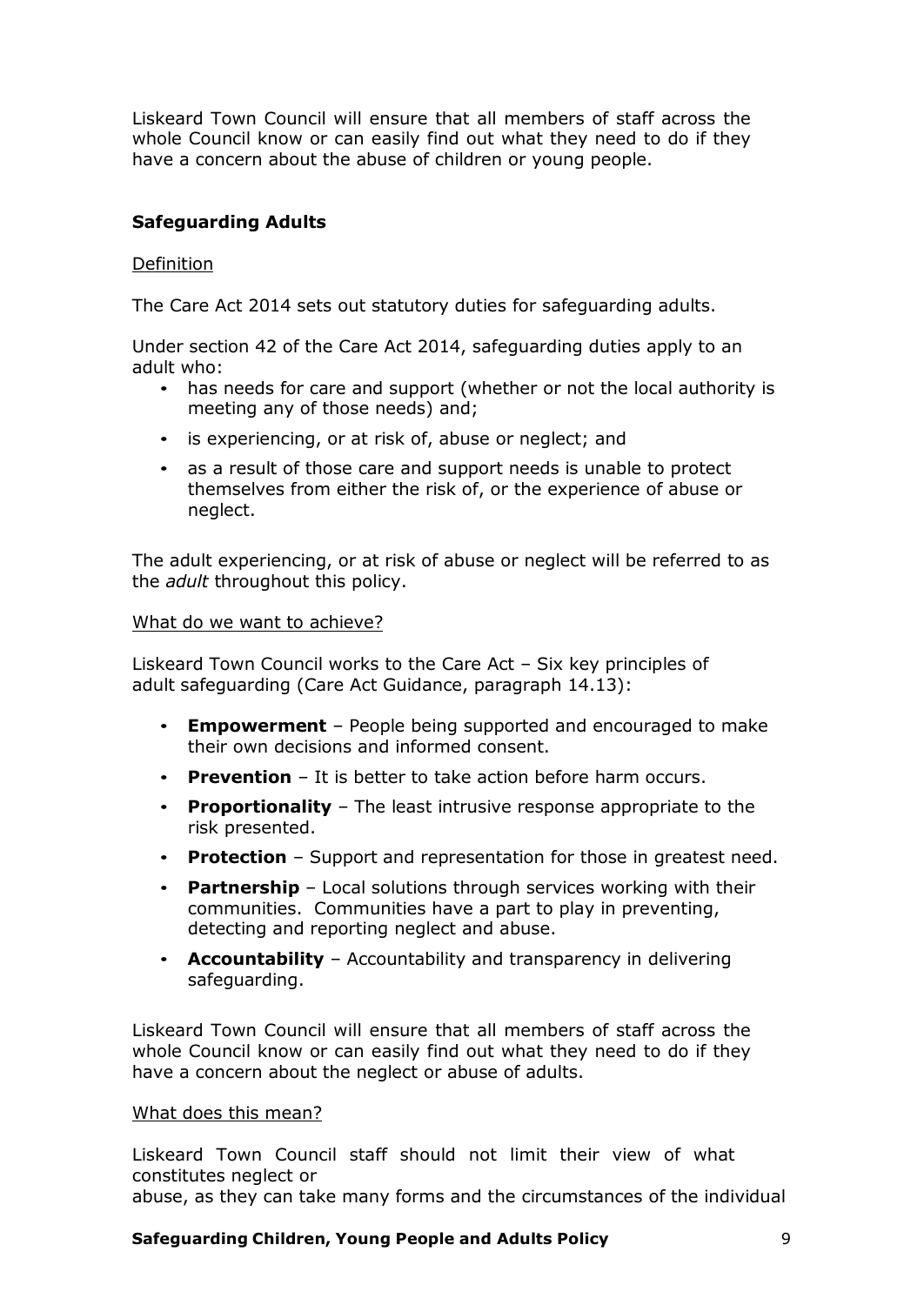case should always be considered. Exploitation of the adult by an individual with undue influence should always be considered. The agreed categories are as follows (Care Act Guidance, paragraph 14.17):

- **Physical abuse** including assault, hitting, slapping, pushing misuse of medication, restraint or inappropriate physical sanctions.
- **Domestic abuse** including psychological, physical, sexual, financial, emotional abuse, controlling and coercive behaviour; and 'honour-based' violence.
- **Sexual violence** including rape, indecent exposure, sexual harassment, inappropriate looking or touching, sexual teasing or innuendo, sexual photography, subjection to pornography or witnessing sexual acts and sexual assault or sexual acts to which the adult has not consented or was coerced.
- **Psychological abuse** including emotional abuse, threats of harm or abandonment, deprivation of contact, humiliation, blaming, controlling, intimidation, coercion, harassment, verbal abuse, cyber bullying, isolation or unreasonable and unjustified withdrawal of services or supportive networks.
- **Financial or material abuse** including coercion to take extortionate loans and threats to recover debt, theft, fraud, internet scamming, coercion in relation to an adult's financial affairs or arrangements, including in connection with wills, property, inheritance or financial transactions, or the misuse or misappropriation of property, possessions or benefits.
- **Modern slavery** encompasses slavery, human trafficking, forced labour and domestic servitude. Traffickers and slave masters use whatever means they have at their disposal to coerce, deceive and force individuals into a life of abuse, servitude and inhumane treatment.
- **Discriminatory abuse** including forms of harassment, slurs or similar treatment; because of race, gender and gender identity, age, disability, sexual orientation or religion.
- **Organisational abuse** including neglect and poor care practice within an institution or specific care setting such as a hospital or care home or in relation to care provided in one's own home. This may range from one off incidents to on-going ill-treatment. It can be through neglect or poor professional practice as a result of the structure, policies, processes and practices within an organisation.
- **Neglect and acts of omission** including ignoring medical, emotional or physical care needs, failure to provide access to appropriate health, care and support or educational services, the withholding of the necessities of life, such as medication, adequate nutrition and heating. Failure to follow agreed processes.
- **Self-neglect** this covers a wide range of behaviour neglecting to care for one's personal hygiene, health or surroundings and includes behaviour such as hoarding that causes a risk of harm.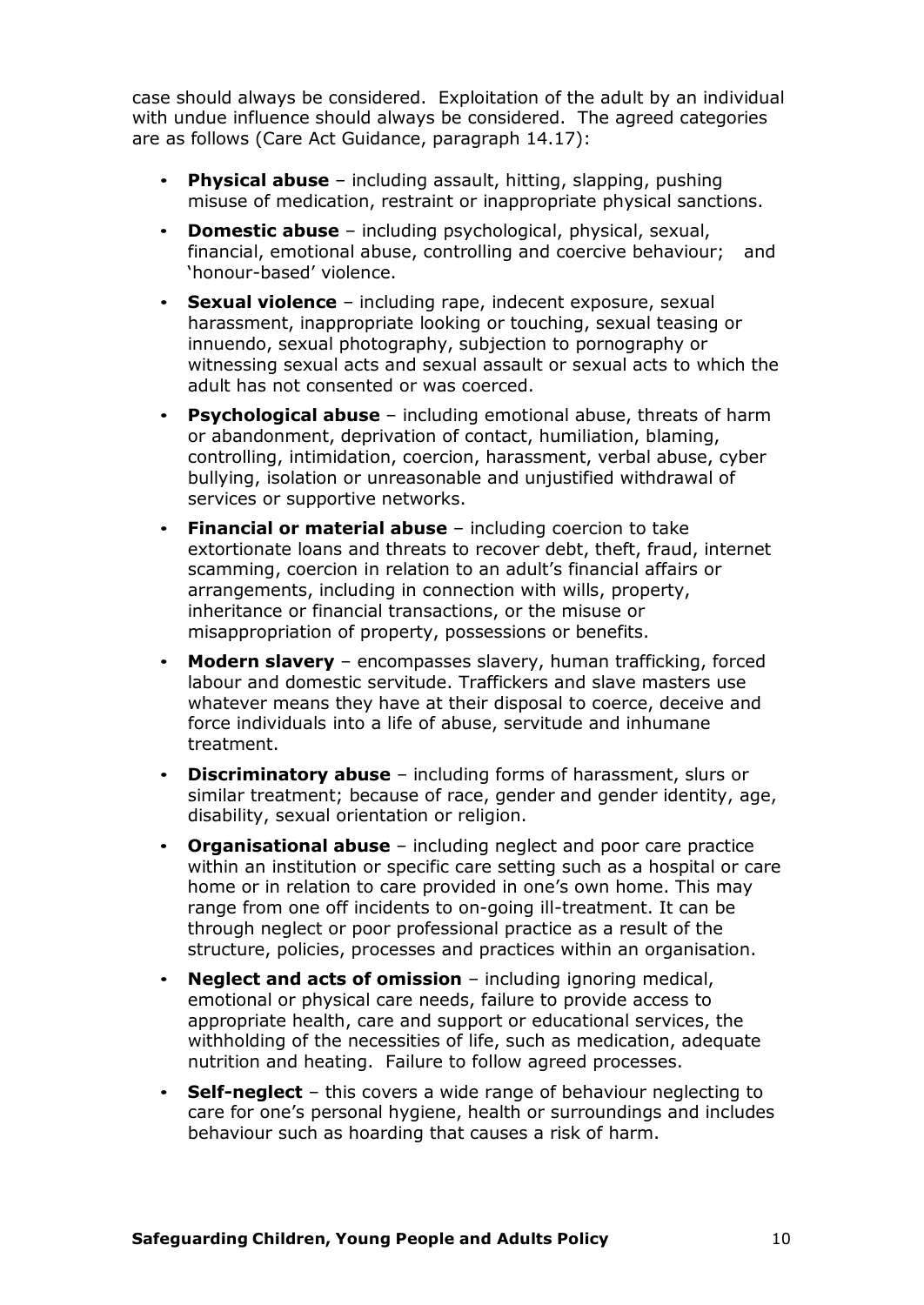Staff will respond appropriately when they see or are concerned about neglect or abuse.

- This means that staff will report their concerns about abuse to the Designated Safeguarding Officer and report it to Multi Agency Referral Unit or Access Team dependent on the age of the individual
- Staff will be able to get advice and guidance from the Designated Safeguarding Officer
- If staff have concerns about the outcome of the referral they are to escalate the concern to the Designated Safeguarding Officer or if not appropriate, the Town Clerk whom will contact the Multi Agency Refereal Unit or Access Team

Liskeard Town Council fully endorses and adheres to the Cornwall [and Isles](http://www.cornwall.gov.uk/safeguardingadults) of Scilly Multi-agency [Safeguarding](http://www.cornwall.gov.uk/safeguardingadults) Adults Policy.

## **Policy Objectives**

Our main policy objective is to ensure that we will promote safeguarding as the moral norm so that it becomes everybody's business. By everybody's business we mean that staff and managers in all organisations using our facilities understand their safeguarding responsibilities and their active role in working together to safeguard children, young people and adults from harm.

For this policy to be effective it is essential that each organisation using any of our facilities knows that safeguarding is everyone's responsibility, knows the signs and symptoms of potential harm, how to access safeguarding information, advice and guidance, and is committed to making an informed contribution to safeguard children, young people and adults.

#### **Safeguarding Children and Young People**

Everyone who comes in to contact with children – including managers, caretakers, volunteers and all staff - has a responsibility for keeping them safe.

No single professional can have a full picture of a child's needs and circumstances and, if children and families are to receive the right help at the right time, everyone who comes into contact with them has a role to play in identifying concerns, sharing information and taking prompt action.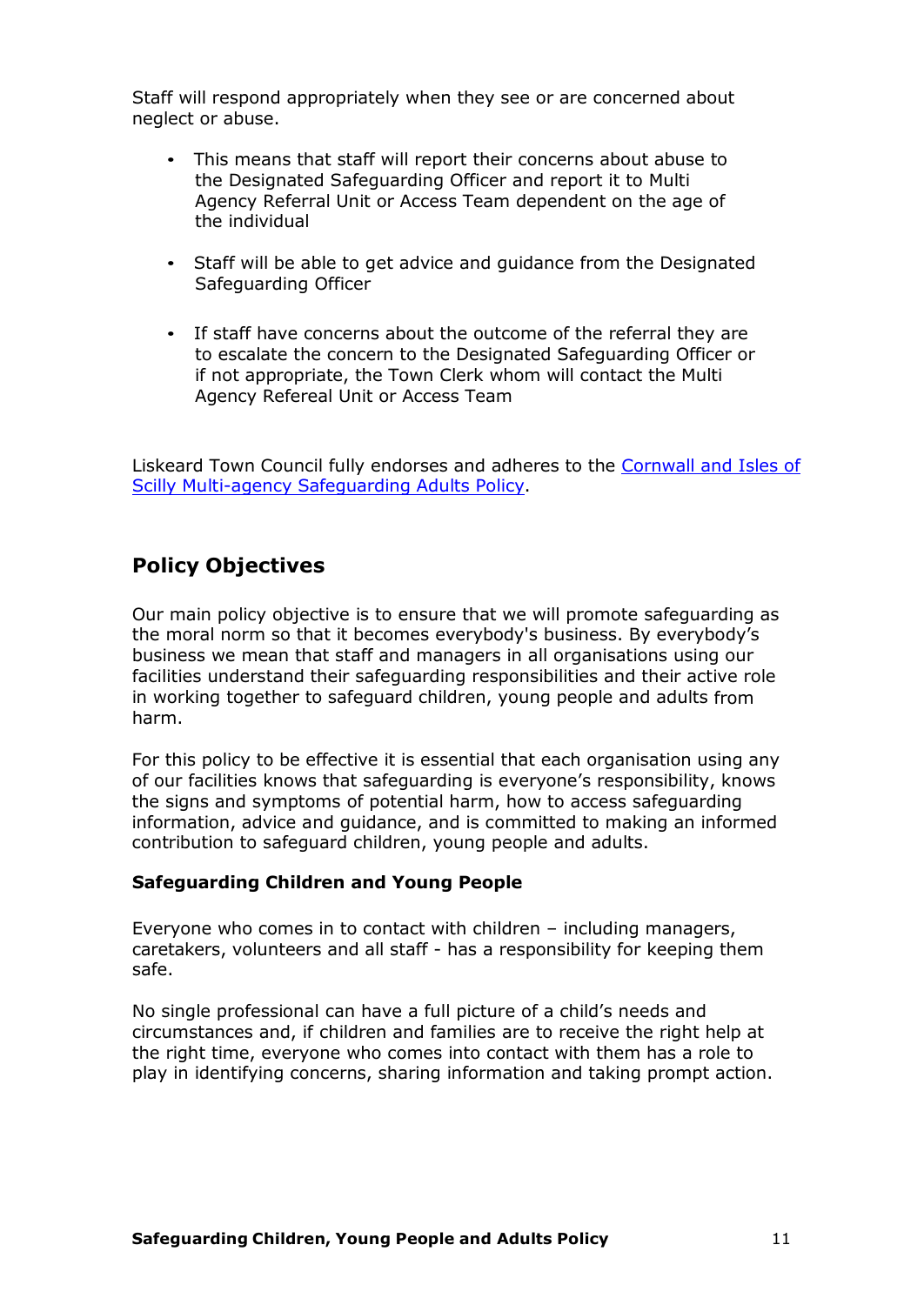#### **Safeguarding Adults**

Liskeard Town Council will record and report any concerns regarding adults and contact the Access Team at Cornwall Council.

## **Equality and Diversity**

Liskeard Town Council expects all elected members, staff and volunteers who come in to contact with children, young people and adults treat them as individuals and make them feel respected and valued as an essential part of our commitment to safeguard children, young people and adults.

More information on Liskeard Town Council's equality policy can be found in the staff handbook: [C:\Users\LTC-PC3\Liskeard Town Council\Liskeard Town Council](https://liskeardtowncouncil-my.sharepoint.com/personal/aafacilities_liskeardtowncouncil_onmicrosoft_com/Documents/Safeguarding/Policy/LTC%20adopted%20Safeguarding%20Policy/Liskeard%20Town%20Council%20safeguarding-policy.docx)  Team Site - [Documents\Everyone\Policies\Employee Handbook & forms](https://liskeardtowncouncil-my.sharepoint.com/personal/aafacilities_liskeardtowncouncil_onmicrosoft_com/Documents/Safeguarding/Policy/LTC%20adopted%20Safeguarding%20Policy/Liskeard%20Town%20Council%20safeguarding-policy.docx)

## **Review**

This document will be reviewed annually or as legislative changes require.

## **Responsibilities for Safeguarding**

Liskeard Town Council will ensure that:

All Liskeard Town councilors and senior managers are committed to safeguarding and promoting the welfare of children, young people and adults, that they demonstrate leadership, are informed about and take full responsibility for the actions of staff who provide services to children, young people, adults and their families at all levels

This means:

- Ensuring the highest standards of safer recruitment, supervision and management oversight of Council staff, particularly but not exclusively those working directly with children, young people and adults;
- Ensuring that children, young people and adults are seen and listened to and that their views are taken fully into account when making decisions;
- Taking appropriate action regarding any concerns expressed about their welfare, commensurate with their rights to privacy and wherever possible on the basis of informed consent;
- All members of staff and volunteers who are employed by or on behalf of the authority, will have a clear understanding of the Council's responsibilities for safeguarding;
- A statement of the Council's responsibilities towards children, young people and adults will be available to all staff; this will include effective systems to ensure that complaints about noncompliance with safeguarding procedures and policies can be made by children, young people, adults, staff and other people and that they receive an appropriate response;
- Regularly refreshing our policies and procedures about

**Safeguarding Children, Young People and Adults Policy** 12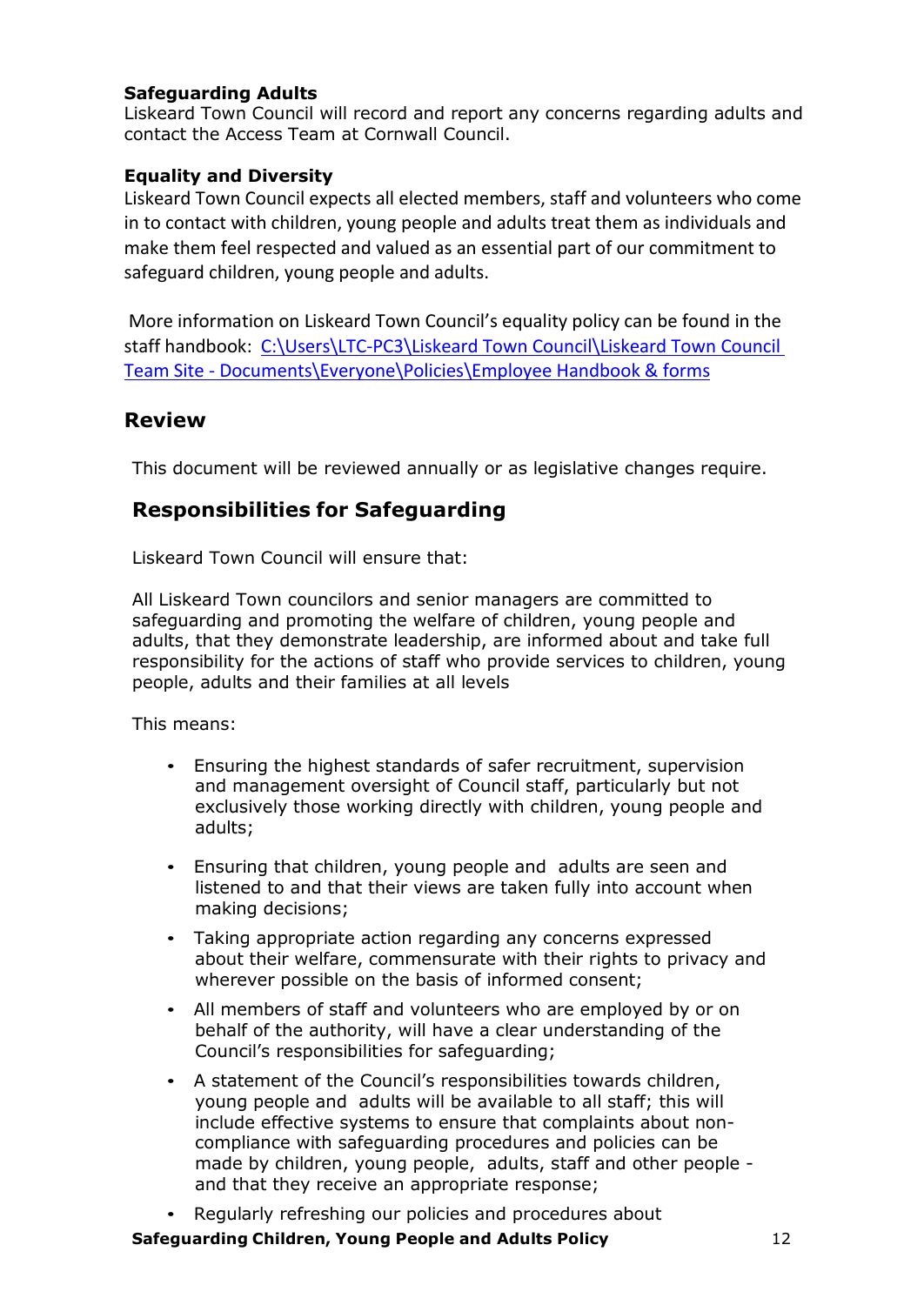safeguarding in light of lessons from research and maintaining an action plan for continuous improvement;

• Promoting the highest standards of safeguarding practice across the organisation, including robust standards for safe recruitment checks

## **Staff Awareness**

Liskeard Town Council considers that safeguarding is everyone's responsibility. In particular the Council will ensure that all staff know what to do and how best to share information in order to ensure that children, young people and vulnerable adults receive necessary services especially when they are concerned that a child, young person or adult may be suffering or at risk of suffering harm – and that all staff have access to support and appropriately expert advice in this context. This means:

• All staff employed by the council are expected to attend induction/training during which they will be informed of appropriate policies and relevant personnel.

## **Safer Recruitment**

Liskeard Town Council demonstrates its commitment to safeguarding and promoting the welfare of children, young people and adults at all stages of the recruitment and selection process.

It has in place consistent, fair and thorough safer recruitment practices and processes that aim to deter, reject or identify people who might abuse children, young people or adults and to ensure that those recruited are suitable to work within Liskeard Town Council's services. In addition, Liskeard Town Council expects all of its partner organisations to have robust, well managed safeguarding arrangements in place which are compliant with regulations and legislation.

Managers who recruit into roles working with children and/or adults should ensure that all the relevant safeguarding, recruitment and barring checks have been undertaken for all employees, volunteers and suppliers of services to the Council. Such checks and measures may include for example:

- Safeguarding responsibilities identified on role profiles and adverts;
- Stated requirement for appropriate criminal record checks;
- Use of application forms;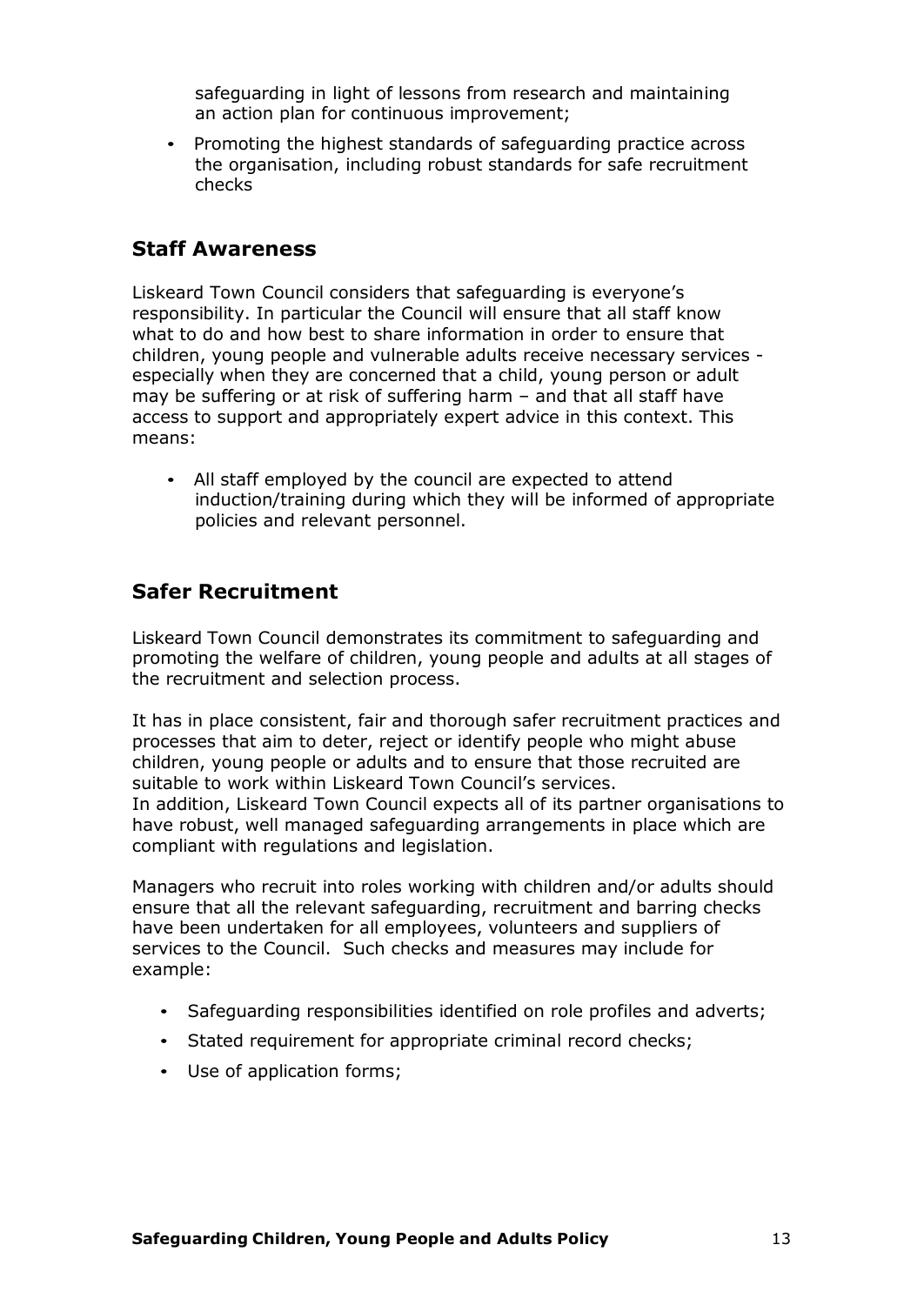- Face-to-face interviews;
- Undertaking pre-employment checks, including the appropriate; criminal record check
- Taking up references;
- Probationary and supervision periods; and
- Monitoring conduct within the role.

Safer recruitment is part of a culture of ongoing vigilance where safer working practices are used by supported and well-trained staff. Adults working with children, young people and/or adults will be clear about appropriate and inappropriate practice and are able to raise concerns when these arise. Features of a safer culture may include:

- Policies and procedures put into practice;
- Clear procedures and support for reporting concerns;
- Induction and probationary periods;
- Setting acceptable standards of behaviour; and
- Commitment to safeguarding and an ongoing culture of vigilance.

Information, advice and guidance relating to safer recruitment practices, Disclosure and Barring checking; positive disclosures and suitability decisions; and any legislative changes as a result of the recent Protection of Freedoms Act (2012) can be obtained from

https://www.gov.uk/government/organisations/disclosure-and-barringservice/about

The Cornwall and Isles of Scilly [Safeguarding Children](http://www.safechildren-cios.co.uk/) Board website provides useful information and links to resources for the voluntary and community sector.

#### **Management of allegations against professionals who work with children and young people and people in a position of trust who work with adults**

• Allegations or concerns about staff relating to children or young people are handled effectively and in accordance with 'Working Together to Safeguard Children' (2018) through the Safeguarding Standards Unit LADO (Local Authority Designated Officer) Service. Information and procedures can be found on both the Cornwall & Isles of Scilly Safeguarding Children Board webpages and the South West Child Protection Procedures website.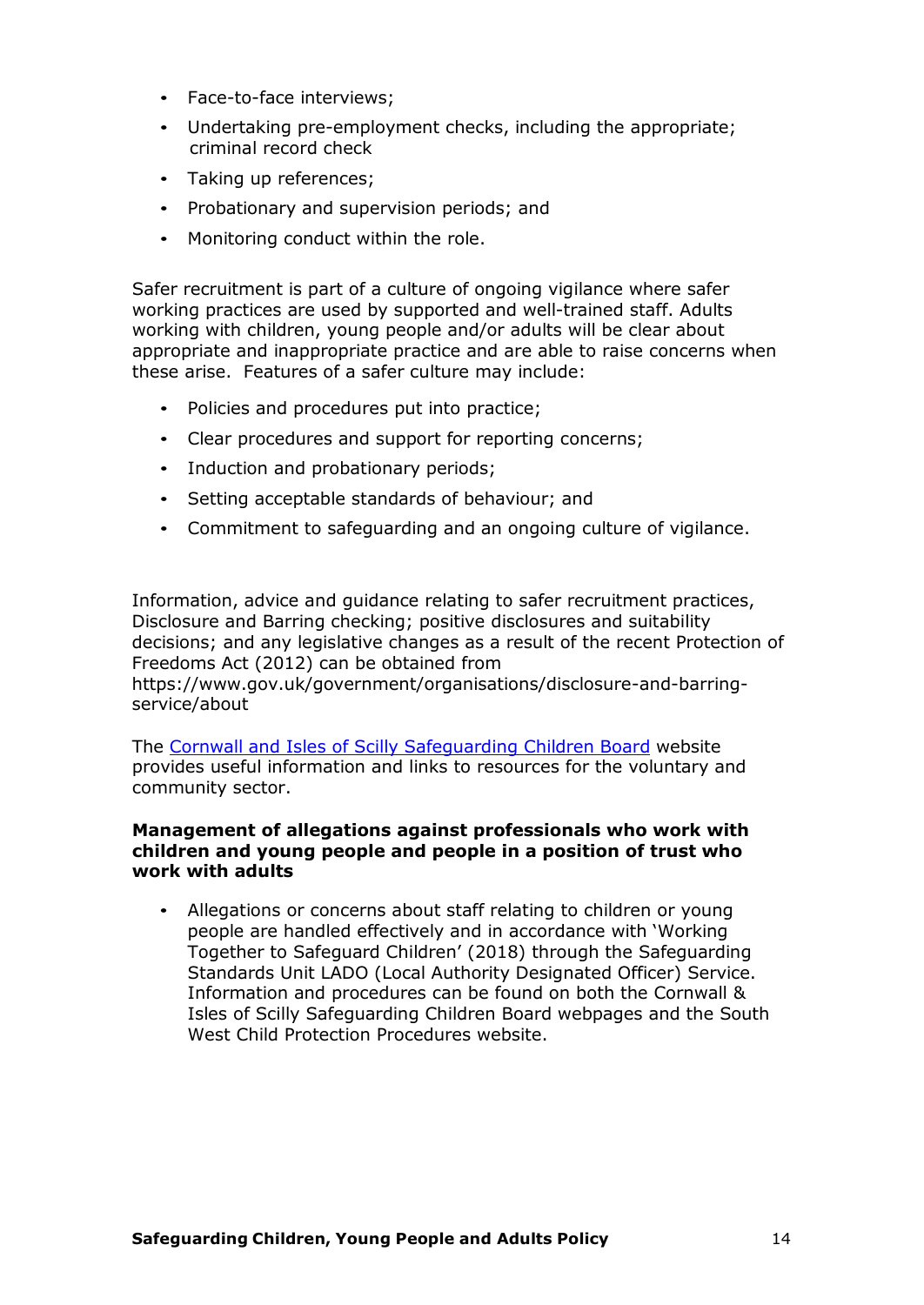- Allegations or concerns about staff relating to adults are handled in accordance with the Cornwall and Isles of [Scilly Safeguarding Adults](http://www.cornwall.gov.uk/safeguardingadults) [Board Multi-agency](http://www.cornwall.gov.uk/safeguardingadults) Safeguarding Adults policy.
- Staff who work or come in to contact with children, young people and vulnerbale adults receive appropriate safeguarding and safe working practices training, including induction, consistent with their role and function.
- Safe working practices are promoted and poor and unsafe practice is challenged. See "[Guidance for](http://www.saferrecruitmentconsortium.org/GSWP%20Oct%202015.pdf) Safer Working Practice for Adults who [Work with Children](http://www.saferrecruitmentconsortium.org/GSWP%20Oct%202015.pdf) and Young People".
- Effective arrangements such as a Whistleblowing policy, which explicitly describes arrangements for sharing concerns about the behaviour of colleagues and other members of staff are described at induction and training and well-publicised by the Council to its employees.

## **Monitoring Outcomes**

Liskeard Town Council ensures all concerns raised are forwarded to the Multi Agency Referal Unit or Access Team.

## **References**

- 1. Children Act 2004 [\(http://www.legislation.gov.uk/ukpga/2004/31/contents\)](http://www.legislation.gov.uk/ukpga/2004/31/contents)
- 2. Statutory guidance to the Children Act 2004, 'Working Together to Safeguard Children', (Department for Education, 2018) [https://assets.publishing.service.gov.uk/government/uploads/syste](https://assets.publishing.service.gov.uk/government/uploads/system/uploads/attachment_data/file/729914/Working_Together_to_Safeguard_Children-2018.pdf) [m/uploads/attachment\\_data/file/729914/Working\\_Together\\_to\\_Saf](https://assets.publishing.service.gov.uk/government/uploads/system/uploads/attachment_data/file/729914/Working_Together_to_Safeguard_Children-2018.pdf) [eguard\\_Children-2018.pdf](https://assets.publishing.service.gov.uk/government/uploads/system/uploads/attachment_data/file/729914/Working_Together_to_Safeguard_Children-2018.pdf)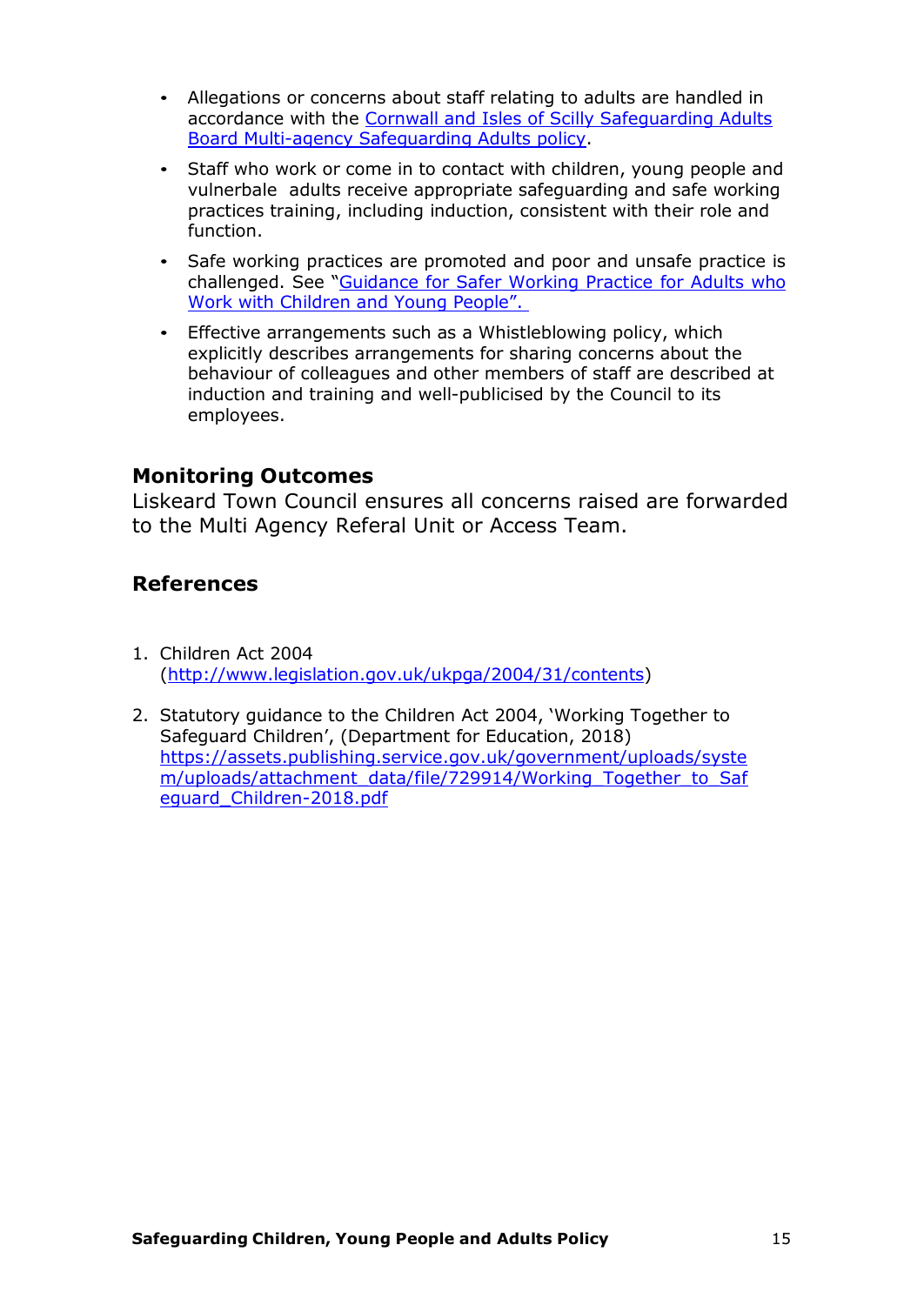- 3. 'Statutory Guidance on making arrangements to safeguard and promote the welfare of children under Section 11 of the Children Act 2004' [\(www.everychildmatters.co.uk\)](http://www.everychildmatters.co.uk/)
- 4. Care Act 2014 [\(http://www.legislation.gov.uk/ukpga/2014/23/contents/enacted\)](http://www.legislation.gov.uk/ukpga/2014/23/contents/enacted)
- 5. Care Act Guidance [\(https://www.gov.uk/government/uploads/system/uploads/attachment\\_](https://www.gov.uk/government/uploads/system/uploads/attachment_data/file/315993/Care-Act-Guidance.pdf) [data/file/315993/Care-Act-Guidance.pdf\)](https://www.gov.uk/government/uploads/system/uploads/attachment_data/file/315993/Care-Act-Guidance.pdf)
- 6.Alerter's Guide [\(http://www.cornwall.gov.uk/media/3623541/Alerters-](http://www.cornwall.gov.uk/media/3623541/Alerters-Guide.pdf)[Guide.pdf\)](http://www.cornwall.gov.uk/media/3623541/Alerters-Guide.pdf)
- 7.South West Safeguarding and Child Protection Procedures [\(www.swcpp.org.uk\)](http://www.swcpp.org.uk/)
- 8.'Keeping Children Safe in Education' (Department for Education, 2015) [\(https://www.gov.uk/government/publications/keeping-children-safe-in](https://www.gov.uk/government/publications/keeping-children-safe-in-education)[education\)](https://www.gov.uk/government/publications/keeping-children-safe-in-education)
- 9.'Working Together to Safeguard Children' (HM Government, 2015) [\(https://www.gov.uk/government/uploads/system/uploads/attachment\\_](https://www.gov.uk/government/uploads/system/uploads/attachment_data/file/419595/Working_Together_to_Safeguard_Children.pdf) data/file/419595/Working Together to Safeguard Children.pdf)
- 10.Cornwall and Isles of Scilly Safeguarding Children Board [\(http://www.safechildren-cios.co.uk/\)](http://www.safechildren-cios.co.uk/)
- 11.Cornwall and Isles of Scilly Multi-agency Safeguarding Adults Policy [\(www.cornwall.gov.uk/safeguardingadults\)](http://www.cornwall.gov.uk/safeguardingadults)
- 12.'Guidance for safer working practice for those working with children and young people in education settings' (Safer recruitment Consortium, 2015)[\(http://www.saferrecruitmentconsortium.org/GSWP%20Oct%2020](http://www.saferrecruitmentconsortium.org/GSWP%20Oct%202015.pdf) [15.pdf\)](http://www.saferrecruitmentconsortium.org/GSWP%20Oct%202015.pdf)
- 13.What to do if you're Worried a Child is Being Abused (DCSF, 2015) [\(https://www.gov.uk/government/uploads/system/uploads/attachment\\_](https://www.gov.uk/government/uploads/system/uploads/attachment_data/file/419604/What_to_do_if_you_re_worried_a_child_is_being_abused.pdf) data/file/419604/What to do if you re worried a child is being abus [ed.pdf\)](https://www.gov.uk/government/uploads/system/uploads/attachment_data/file/419604/What_to_do_if_you_re_worried_a_child_is_being_abused.pdf)
- 14.Whistleblowing policy found in section 1.5 of the staff handbook [C:\Users\LTC-PC3\Liskeard Town Council\Liskeard Town Council](https://liskeardtowncouncil.sharepoint.com/Shared%20Documents/Everyone/Policies/Employee%20Handbook%20&%20forms/Employee%20handbook%20-%20Liskeard%20Town%20Council%20Oct%202016.docx) Team Site - [Documents\Everyone\Policies\Employee Handbook](https://liskeardtowncouncil.sharepoint.com/Shared%20Documents/Everyone/Policies/Employee%20Handbook%20&%20forms/Employee%20handbook%20-%20Liskeard%20Town%20Council%20Oct%202016.docx)  [& forms](https://liskeardtowncouncil.sharepoint.com/Shared%20Documents/Everyone/Policies/Employee%20Handbook%20&%20forms/Employee%20handbook%20-%20Liskeard%20Town%20Council%20Oct%202016.docx)
- 15. Local Authority Designated Officer (LADO) [\(http://www.safechildren](http://www.safechildren-cios.co.uk/health-and-social-care/children-and-family-care/cornwall-and-isles-of-scilly-safeguarding-children-board/working-together/professional-allegations-lado/)[cios.co.uk/health-and-social-care/children-and-family-care/cornwall-and](http://www.safechildren-cios.co.uk/health-and-social-care/children-and-family-care/cornwall-and-isles-of-scilly-safeguarding-children-board/working-together/professional-allegations-lado/)[isles-of-scilly-safeguarding-children-board/working](http://www.safechildren-cios.co.uk/health-and-social-care/children-and-family-care/cornwall-and-isles-of-scilly-safeguarding-children-board/working-together/professional-allegations-lado/)[together/professional-allegations-lado/\)](http://www.safechildren-cios.co.uk/health-and-social-care/children-and-family-care/cornwall-and-isles-of-scilly-safeguarding-children-board/working-together/professional-allegations-lado/)

**Safeguarding Children, Young People and Adults Policy** 16